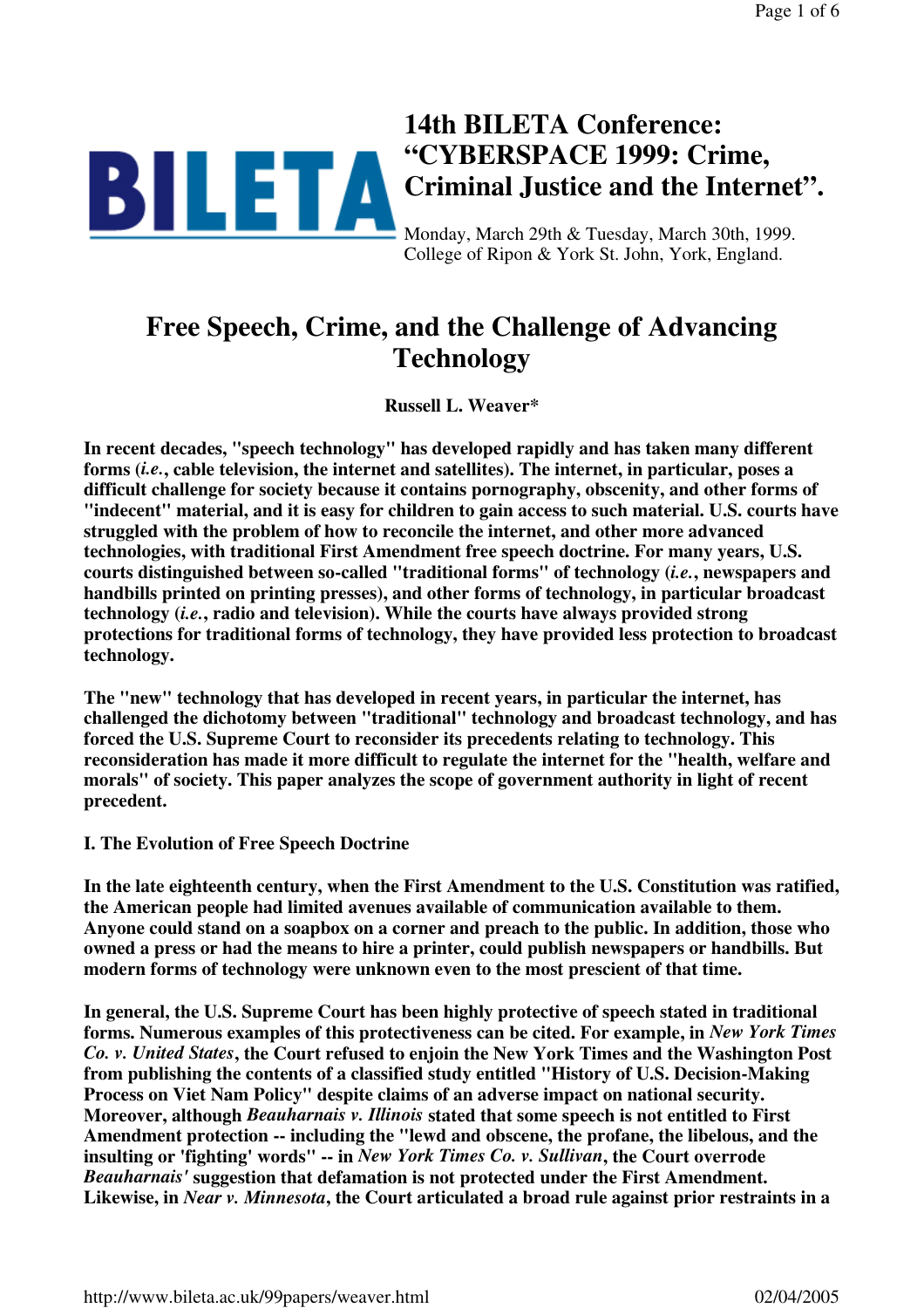**case where the county attorney of Hennepin county sued to enjoin publication of what was described as a "malicious, scandalous and defamatory newspaper." In** *Brandenburg v. Ohio***, the Court even limited a legislature's right to prohibit advocacy of illegal action by striking down Ohio's Criminal Syndicalism Statute as applied to a Klu Klux Klan rally held in Ohio, and it did so even though there was talk of "revengance" as well as ethnic and racial slurs.**

**"Traditional" technology is not completely insulated from governmental regulation. The Court has held that the government has the right to prohibit "obscenity," as well as so-called "kiddie porn" -- pornographic pictures of children. In addition, in** *Ginsberg v. New York***, the Court upheld a New York statute prohibiting the sale of material that was deemed to be "obscene" for minors even if not deemed "obscene" for adults. In that case, the Court emphasized the "State's independent interest in the well-being of its youth" and the parent's interest in directing the upbringing of their children. Nevertheless, cases like** *Miller***,** *Ferber* **and** *Ginsberg* **are the exceptions that prove the general rule. Despite the Court's generally protective approach to traditional speech forms, the Court has been less protective of the broadcast media. In** *Red Lion Broadcasting Co. v. FCC* **the Court concluded that the government could regulate the content of radio and television broadcasts under the so-called "Fairness Doctrine." That Doctrine required broadcast licensees to practice editorial fairness and balance, something which could not be required of newspapers. In upholding the Fairness Doctrine, the Court noted that "[a]lthough broadcasting is clearly a medium affected by a First Amendment interest, differences in the characteristics of new media justify differences in the First Amendment standards applied to them." The Court noted that "[w]hile there are substantially more individuals who want to broadcast than there are frequencies to allocate, it is idle to post an unabridgeable First Amendment right to broadcast comparable to the right of every individual to speak, write or publish." The Court upheld the Fairness Doctrine despite claims that the Doctrine would force broadcasters to engage in self-censorship and that their coverage of matters of public interest would be unduly circumscribed.**

**The Court's more restrictive approach to the broadcast media is most dramatically revealed in**  *FCC v. Pacifica Foundation.* **In that case, the Court held that the FCC could prohibit a radio station from broadcasting George Carlin's "Filthy Words" monologue. It did so at the behest of a man who complained after hearing the broadcast while driving with his young son. The Pacifica Foundation, which broadcast the material, argued that the monologue was broadcast as part of "a program about contemporary society's attitude toward language," and characterized Carlin as a satirist who was poking fun at our attitudes toward these words. In other words, the broadcast involved material of literary, artistic, social and political value deserving of First Amendment protection. Describing the broadcast as "vulgar," "offensive" and "shocking," the Court concluded that the FCC could relegate the broadcast to late night hours when children would be less likely to be listen. The Court gave two justifications for its decision: the invasive nature of the technology which derives from the uniquely pervasive presence of the broadcast media in the lives of Americans; & the fact that broadcasting is uniquely accessible to children.**

**Over the last decade, as "new" technology has taken center stage (***i.e.***, the internet, satellites and cable television), the Supreme Court has been faced with difficult questions about how to fit this new technology into its existing precedent. Would the Court apply its "traditional" technology precedent, or would the Court apply its broadcast precedent? Many of the new technologies were similar to broadcast technology in that they can enter millions of homes. Indeed, unlike radio and television which can be broadcast only a limited distance, many new technologies can transmit information around the world at the flick of a button.**

**However, "new" technology can be distinguished from broadcast technology because it is decidedly more democratic. Anyone who can afford a computer and the price of an internet connection can "broadcast" information to people around the world. Thus, the "scarcity"**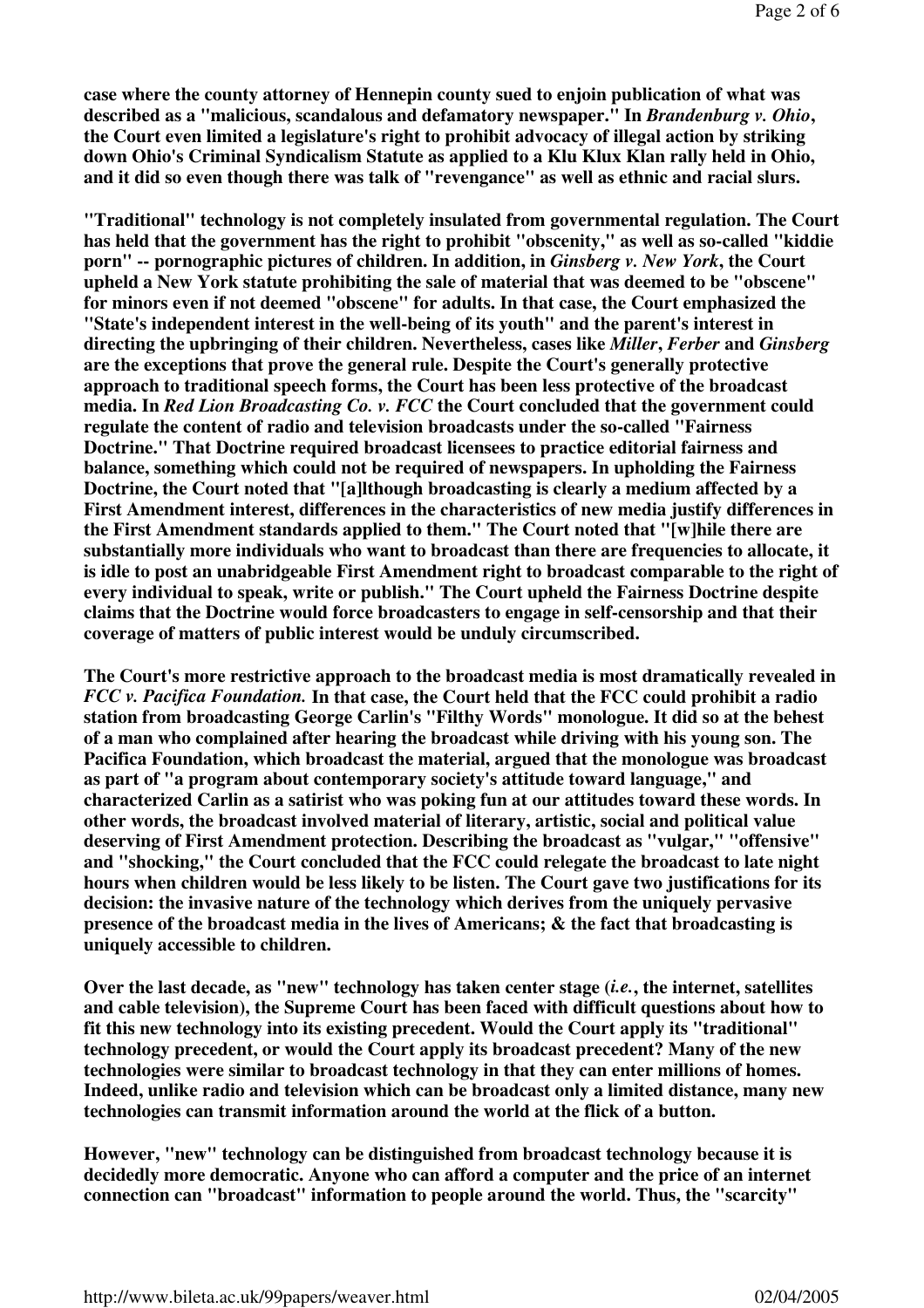**rationale that the Court used in** *Red Lion* **to justify regulation of radio and television simply does not apply. Tens of millions of people now have internet access, and the number is expected to grow exponentially over the next couple of years. In part, this growth is due to the fact that the barriers to entry are low. While many people gain access to the internet through their employer or a university, anyone can get "on line" through an internet provider such as Microsoft Network, CompuServe, America Online and Prodigy, or through their local library or a storefront "computer coffee shop." Those who do gain access can connect to millions of others through chat rooms, e-mails, listservices (which retransmit e-mails to everyone on the list), news groups, and the "World Wide Web."**

**While the democratic nature of the internet eliminates the scarcity rationale, the ease of access means that children can gain easy access to the internet through home computers. As a result, children can be exposed to material that is unsuitable for them including sexually explicit material. In the** *Pacifica* **case, the Supreme Court recognized that the government is entitled to protect children from indecent communications that an adult would have an unfettered right to receive. Moreover, unlike radio, which can restrict programs to certain hours of the day, when children are less likely to be listening, the internet is available 24 hours a day. A web page or web site is constantly available, and listserves can automatically forward e-mail. Given that internet communications are posted all over the world, it is virtually impossible to restrict such communications to certain hours.**

**Of course, the internet is different from broadcast technology in that few users will encounter sexually explicit materials accidentally. Before a document can be accessed, it is usually preceded by its title and a description of its contents, and sexually explicit material may also be preceded by a warning. Of course, these warnings do not prevent a child who sets out to access sexually explicit material from doing so. Parents can attempt to control their children's access to certain sites through barrier software. This software can limit child access to an approved list of sources that have been identified as containing no adult material, it may block designated inappropriate sites, or it may attempt to block messages containing identifiable objectionable features. But this software is not fool-proof. At present, although software can screen for certain suggestive words, it cannot screen for sexually explicit images."**

**The internet poses particular problems for children because it is difficult for one who communicates over the internet to verify the age and identity of those to whom they speak through web sites, listservices, chat rooms, or e-mails. Technology exists by which an operator of a Web site may condition access on the verification of requested information such as a credit card number or an adult password. However, such verification is only possible in connection with a commercial transaction in which the card is used, or by payment to a verification agency. Either approach imposes significant costs on internet providers, and would preclude those who cannot obtain a credit card.**

## **II. The CDA and the First Amendment**

**The U.S. Supreme Court's most important pronouncement on the internet came in** *Reno v. American Civil Liberties Union***, and involved the Communications Decency Act (CDA). The CDA prohibited "indecent" and "patently offensive" communications on the Internet. Congress' stated objective was to protect children from harmful materials, and the CDA sought to accomplish that objective in two ways: First, it prohibited the knowing transmission of obscene or indecent messages to any recipient under 18 years of age. Second, it prohibited the knowing sending or displaying of patently offensive messages in a manner that is available to a person under 18 years of age. The CDA contained a defense for those who take "good faith, reasonable, effective, and appropriate actions" to prevent minors from gaining access to prohibited communications, and for those who restrict access by requiring proof of age.**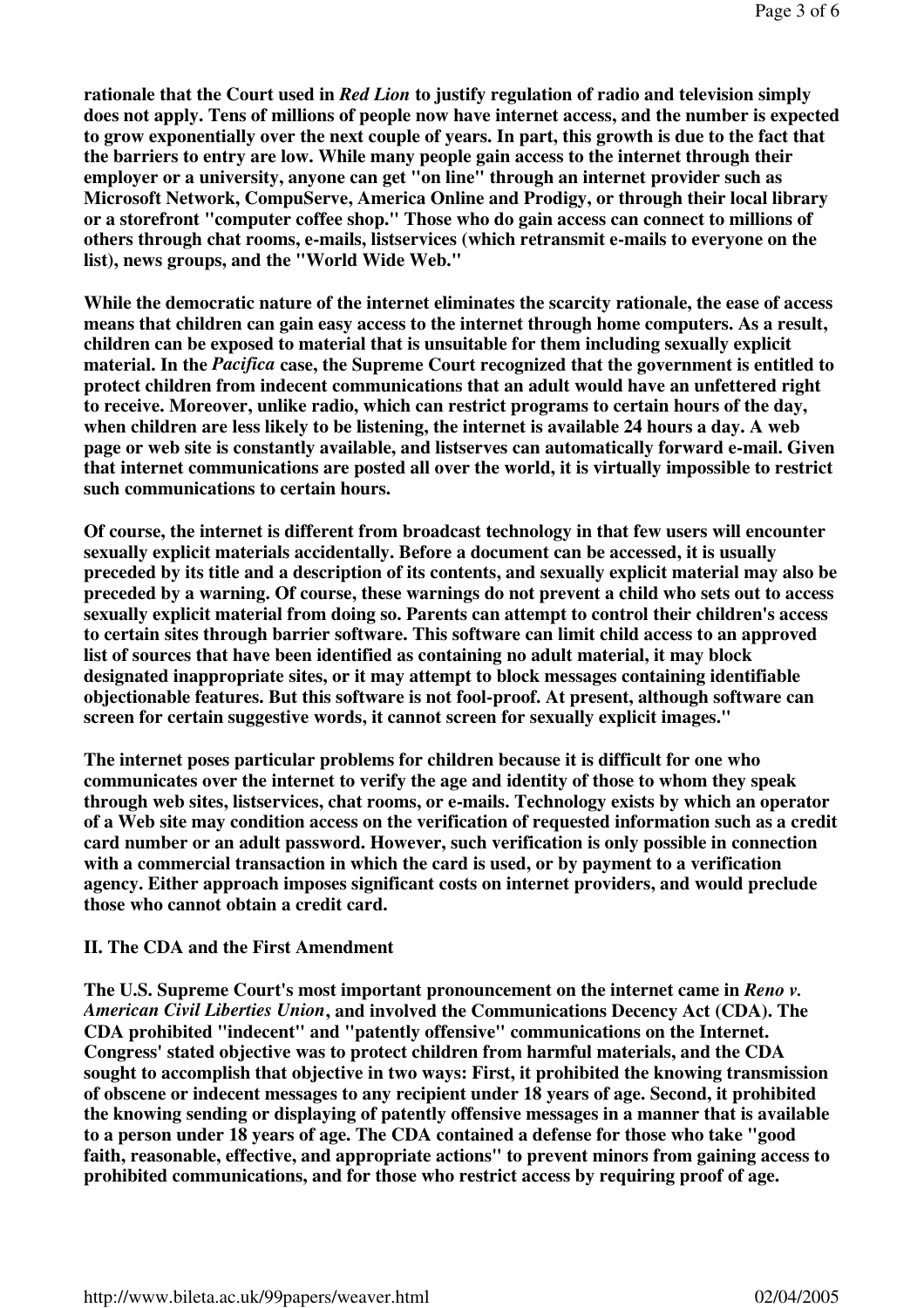**The Supreme Court struck down most provisions of the CDA. The Court referred to the internet as "a unique and wholly new medium of worldwide human communication," and refused to apply its broadcast precedent to this new technology. The Court emphasized the democratic character of the internet, and noted that that it is not as invasive as broadcast technology. Instead of its broadcast precedent, the Court relied on its holding in** *Sable Communications of Cal., Inc. v. FCC***, which struck down portions of the Communications Act that imposed a ban on indecent and obscene commercial telephone messages (a/k/a "dial-aporn"). The Court upheld the statute as applied to obscene messages, but it struck it down the law as applied to indecent messages. The Court did so because the "dial it" medium "requires the listener to take affirmative steps to receive the communication."**

**In** *Reno***, the Court struck down the CDA as applied to indecent speech, but upheld it as applied to obscene speech. The Court did so using its "traditional technology" precedent and by concluding that, since the CDA involved a content-based restriction on speech, the First Amendment imposed "an especially heavy burden on the Government to explain why a less restrictive provision would not be as effective as the CDA." The Court concluded that the government had failed to satisfy that burden. The Court took an aggressive free speech stance and noted that, if indecent speech could be prohibited from the internet, there would be an unnecessarily broad suppression of speech available to adults. The Court emphasized that the Government may not "'reduc[e] the adult population [to] only what is fit for children.'"**

**The Court also expressed concern that, if the government could prohibit a transmission whenever it is known that a potential recipient is a minor, that would preclude a substantial amount of information from the internet:**

> **Given the size of the potential audience for most messages, in the absence of a viable age verification process, the sender must be charged with knowing that one or more minors will likely view it. Knowledge that, for instance, one or more members of a 100-person chat group will be minor--and therefore that it would be a crime to send the group an indecent message--would surely burden communication among adults.**

**This conclusion was required because existing technology did not include any effective method of preventing minors from obtaining access to information on the internet. The Court concluded that it would be "prohibitively expensive for noncommercial--as well as some commercial--speakers who have Web sites to verify that their users are adults." The Court suggested that the only reasonable alternative is for parents to use barrier software to prevent their children from accessing portions of the internet.**

**The Court was particularly concerned about the CDA's breadth. The Court noted that the CDA applied to all commercial speech and commercial entities, as well as to nonprofit entities and individuals posting indecent messages or displaying them on their own computers in the presence of minors. In addition, the CDA's vague terms - "indecent" and "patently offensive" included large amounts of nonpornographic material without regard to whether it contained serious educational value. Finally, the CDA purported to apply "community standards" meaning that any communication, whether intended for a local or a national audience, would be judged by the standards of the community most likely to be offended by the message.**

**The Court rejected any analogy to** *Pacifica* **noting that "'of all forms of communication' broadcasting had received the most limited First Amendment protection," and focusing on "the ease with which children may obtain access to broadcasts...." The Court pointed out that the** *Pacifica* **order was "issued by an agency that had been regulating radio stations for decades, targeted a specific broadcast that represented a rather dramatic departure from traditional program content in order to designate when--rather than whether--it would be**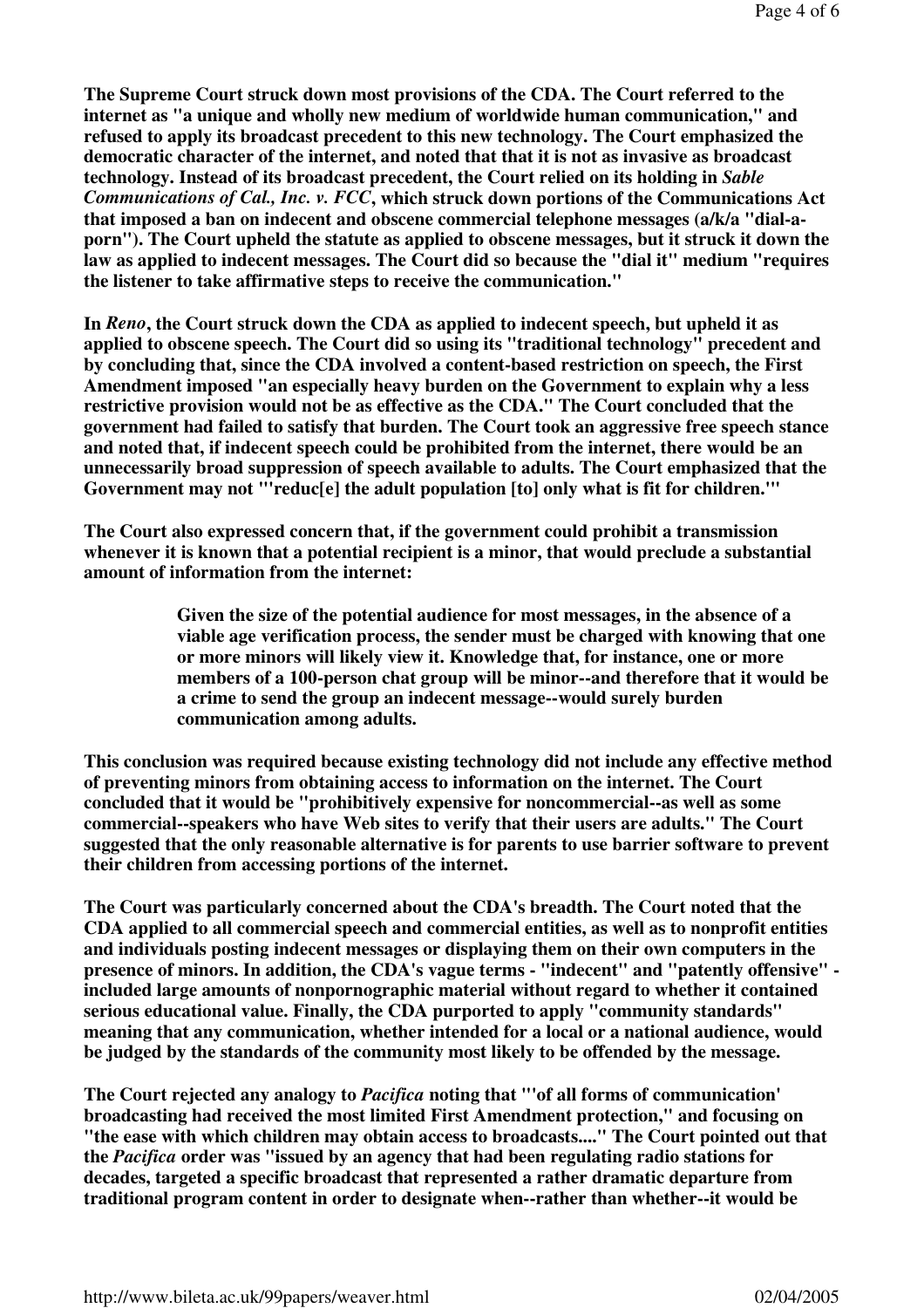**permissible to air such a program in that particular medium." The Court noted that the CDA did not limit its application to particular times, and did not involve an agency "familiar with the unique characteristics of the Internet." In addition, the Court emphasized that the** *Pacifica* **order was not punitive whereas the CDA contained criminal penalties. Finally, "the risk of encountering indecent material by accident is remote because a series of affirmative steps is required to access specific material."**

**The Court also rejected any analogy to** *Ginsberg* **holding that that decision is distinguishable in four respects:**

> **[W]e noted in** *Ginsberg* **that "the prohibition against sales to minors does not bar parents who so desire from purchasing the magazines for their children." Under the CDA, by contrast, neither the parents' consent--nor even their participation--in the communication would avoid the application of the statute. Second, the New York statute applied only to commercial transactions whereas the CDA contains no such limitation. Third, the New York statute cabined its definition of material that is harmful to minors with the requirement that it be "utterly without redeeming social importance for minors." The CDA fails to provide us with any definition of the term "indecent" ... and, importantly, omits any requirement that the "patently offensive" material ... lack serious literary, artistic, political, or scientific value. Fourth, the New York statute defined a minor as a person under the age of 17, whereas the CDA, in applying to all those under 18 years, includes an additional year of those nearest majority.**

**The Court also rejected the government's characterization of the CDA as a "zoning" statute. In** *Renton v. Playtime Theatres, Inc.***, the Court upheld a zoning ordinance that prohibited adult movie theatres from locating in residential neighborhoods. "The ordinance was aimed, not at the content of the films shown in the theaters, but rather at the 'secondary effects'--such as crime and deteriorating property values--that these theaters fostered." In** *Reno***, the Court distinguished** *Renton* **on the basis that the CDA applies to the "entire universe of cyberspace. And the purpose of the CDA is to protect children from the primary effects of "indecent" and 'patently offensive' speech, rather than any 'secondary' effect of such speech. Thus, the CDA is a content-based blanket restriction on speech, and, as such, cannot be 'properly analyzed as a form of time, place, and manner regulation.'" Justice O'Connor took issue with this conclusion.**

**Interestingly, in** *Reno***, the government claimed a right to patrol the internet for "indecency" on the basis that "the unregulated availability of 'indecent' and 'patently offensive' material on the Internet is driving countless citizens away from the medium because of the risk of exposing themselves or their children to harmful material." The Court rejected the argument noting that the "dramatic expansion of this new marketplace of ideas contradicts the factual basis of this contention. The record demonstrates that the growth of the Internet has been and continues to be phenomenal." The Court concluded, as "a matter of constitutional tradition, in the absence of evidence to the contrary, we presume that governmental regulation of the content of speech is more likely to interfere with the free exchange of ideas than to encourage it."**

## **Conclusions**

*Reno* **is a landmark decision because it accorded broad First Amendment protection to the internet, and rejected the government's contention that the internet should be treated like broadcast technology. In doing so, the Court made it extremely difficult for the government to regulate the content of internet transmissions. Of course, the government has the right to prohibit certain types of communications from the internet (***i.e.***, obscenity and "kiddie porn"),**